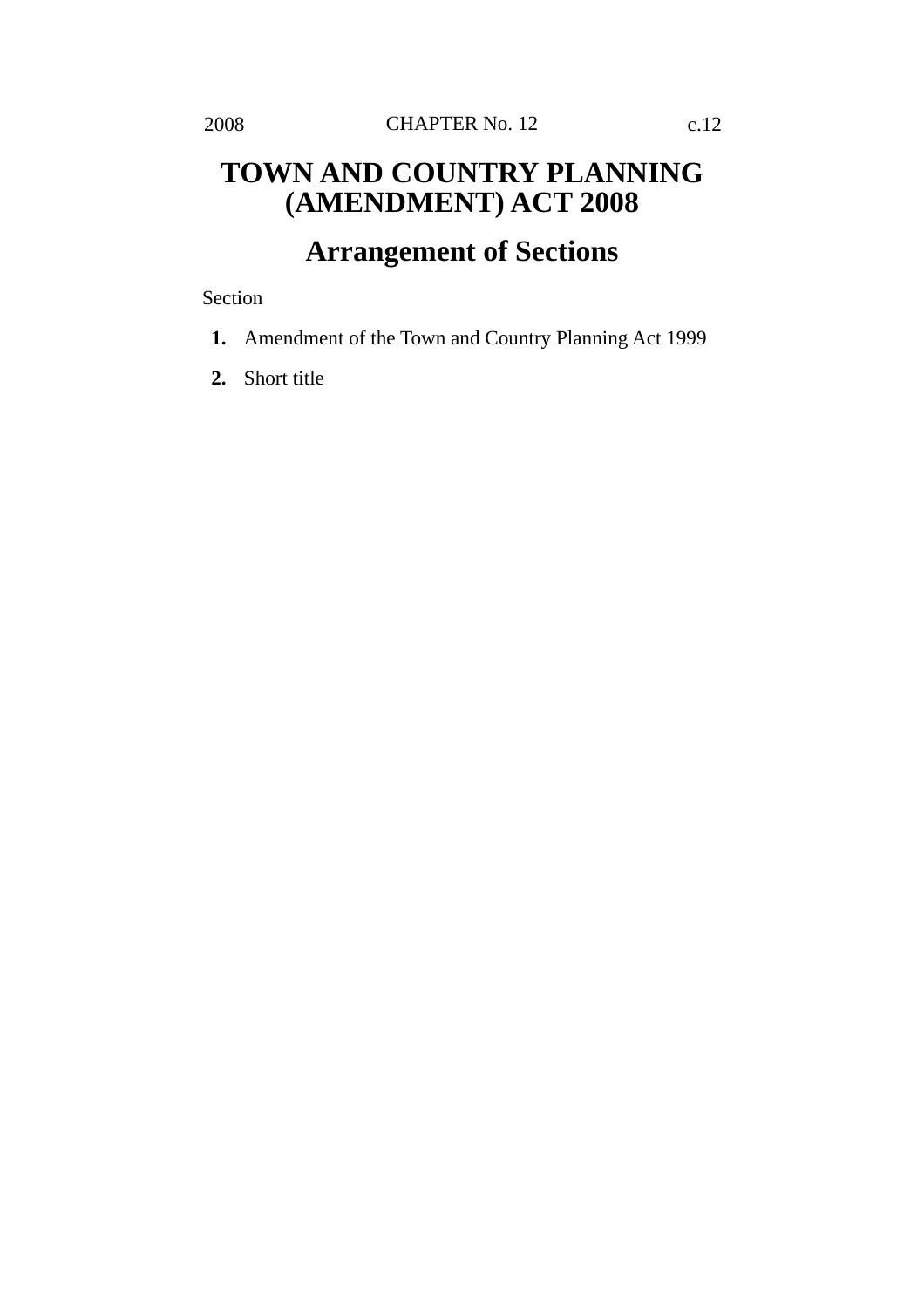

**Jule of Man)** Signed in Tynwald: 15th July 2008<br>In *Mit* FReceived Royal Assent: 16th July 200 Received Royal Assent:16th July 2008 Announced to Tynwald: 16th July 2008 to Wit

## **AN ACT**

to amend the Town and Country Planning Act 1999; and for connected purposes.

**BE IT ENACTED by the Queen's Most Excellent Majesty, by** and with the advice and consent of the Council and Keys in Tynwald assembled, and by the authority of the same, as follows:—

**1.** (1) Part 4 of the Town and Country Planning Act 1999 (enforcement of planning control) is amended as follows.

Amendment of the Town and Country Planning Act 1999

(2) In section 37(2) (which concerns the scope of injunctions) —

[c. 9]

(a) after "purpose of" insert " $-$  (a)"; and

(b) at the end add —

"; and

- (b) in the case of an actual breach or contravention, restoring the land or the registered building to the state in which it would have been but for the breach or contravention.".
- (3) After section 39 insert —

"Additional powers of court on conviction

**39A.** (1) This section applies where any person is convicted of an offence committed (after it comes into operation) under —

(a) section 23 (breach of planning control);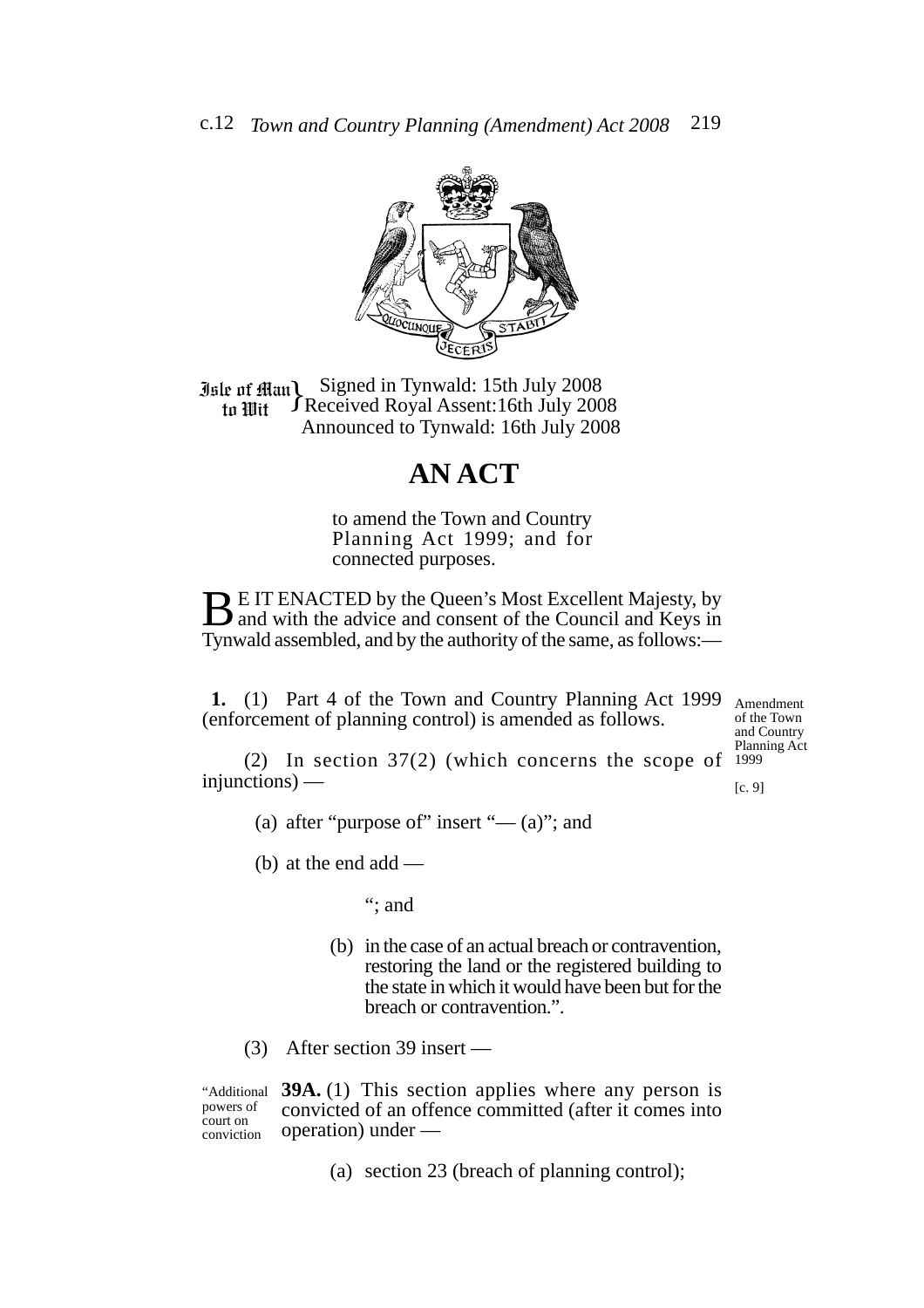- (b) section 29 (breach of registered building control); or
- (c) section 35 (breach of advertisement control).

(2) Where this section applies, the court by which a person is sentenced may, in addition to any penalty imposed for the offence, make such of the orders specified in subsections (3) to (5) as is appropriate in the circumstances of the case.

(3) If the offence relates to a development, the court may order the person convicted, within such period as the court specifies —

- (a) to cease any development to which the conviction relates;
- (b) to remove any building done or other works carried out in connection with that development;
- (c) to restore any land affected by such development to its original condition;
- (d) to do such other things in relation to such land as the court considers proper in the circumstances.

(4) If the offence relates to demolition of, or damage to, a registered building, or the alteration or extension of a registered building in a way which affects its character as a building of special architectural or historic interest, the court may order the person convicted, within such period as the court specifies —

- (a) to restore the building to its former state;
- (b) where the Department considers such restoration would not be reasonably practicable, or would be undesirable, to execute such other works as may be necessary to alleviate the effect of the works carried out without registered building consent;
- (c) to bring the building to the state in which it would have been if the terms and conditions of any registered building consent which had been granted had been met.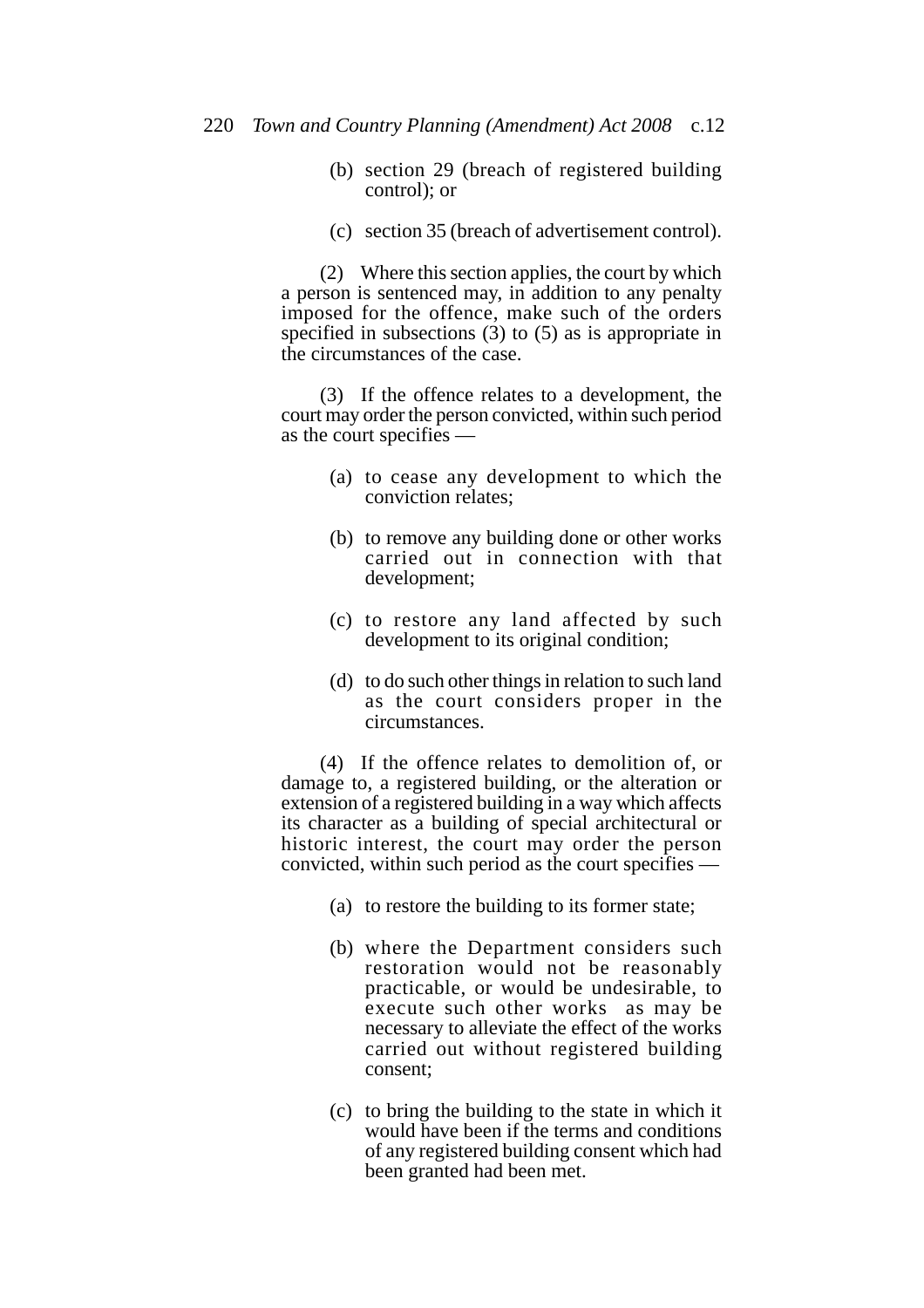(5) If the offence is one committed under section 35 and relates to an advertisement displayed in contravention of regulations under section 22, the court may order the person convicted, within such time as the court specifies, to remove or obliterate the advertisement.

(6) Subsection (7) applies if the person convicted fails to comply with an order —

- (a) under subsection (3) which required that person to do any act; or
- (b) under subsection (4) or (5).

(7) If this subsection applies the court may authorise the Department—

- (a) to do whatever the person convicted has failed to do; and
- (b) to recover the costs of so doing from the person convicted.

(8) The Department may recover the costs mentioned in subsection (7)(b) summarily as a civil debt.".

2. This Act may be cited as the Town and Country Planning Short title (Amendment) Act 2008.